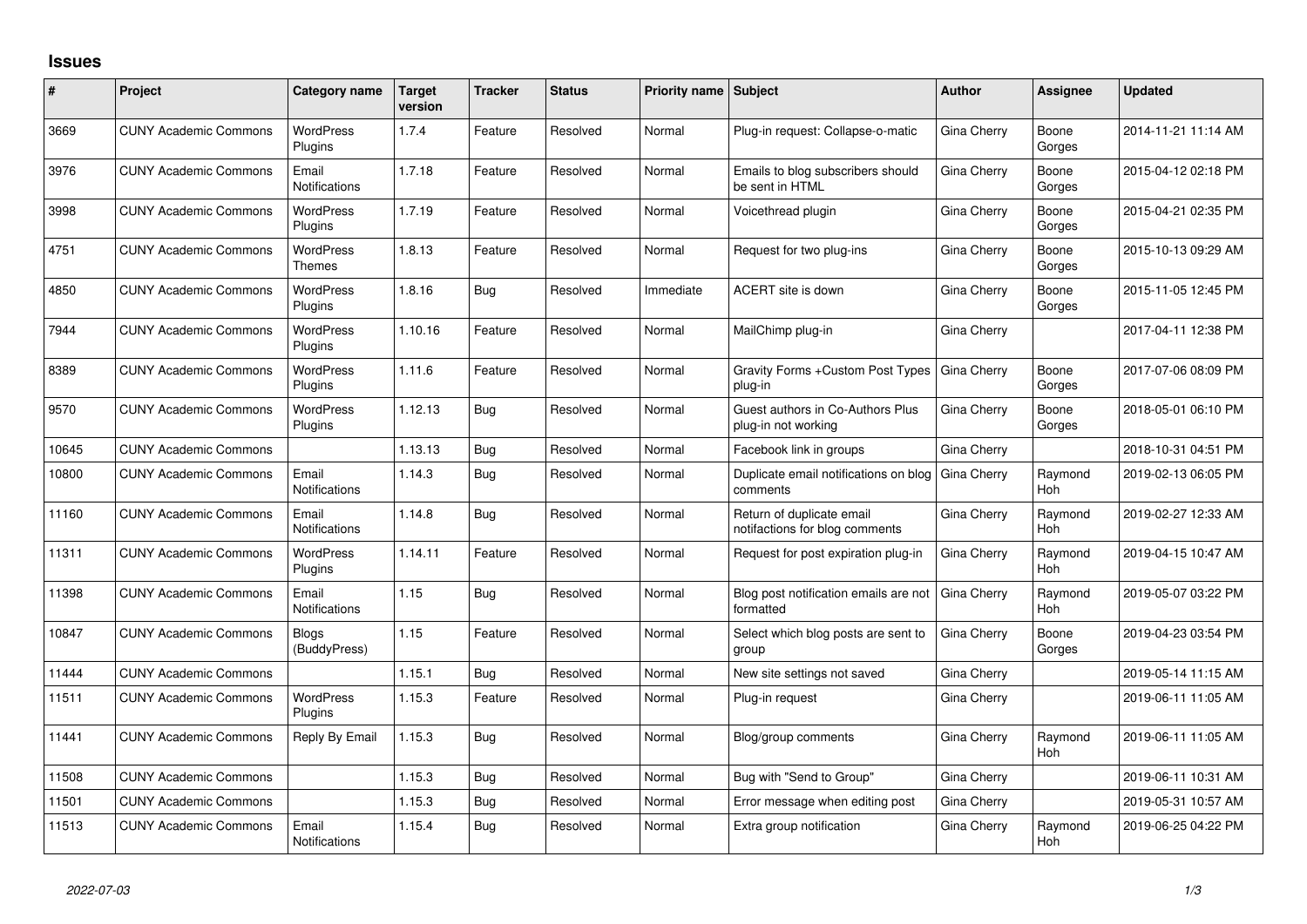| #     | Project                      | <b>Category name</b>        | <b>Target</b><br>version | <b>Tracker</b> | <b>Status</b>        | <b>Priority name Subject</b> |                                                                              | Author             | Assignee        | <b>Updated</b>      |
|-------|------------------------------|-----------------------------|--------------------------|----------------|----------------------|------------------------------|------------------------------------------------------------------------------|--------------------|-----------------|---------------------|
| 11488 | <b>CUNY Academic Commons</b> | WordPress<br>Plugins        | 1.15.8                   | Bug            | Resolved             | Normal                       | Co-authors plus plug-in                                                      | Gina Cherry        | Raymond<br>Hoh  | 2019-08-27 11:36 AM |
| 11927 | <b>CUNY Academic Commons</b> |                             | 1.15.11                  | Bug            | Resolved             | Normal                       | WP editor backups                                                            | Gina Cherry        |                 | 2019-10-08 11:22 AM |
| 11997 | <b>CUNY Academic Commons</b> | Domain Mapping              | 1.15.13                  | Bug            | Resolved             | Urgent                       | Domain mapping not working for<br><b>CETLS</b> site                          | Gina Cherry        | Raymond<br>Hoh  | 2019-11-12 10:38 AM |
| 12003 | <b>CUNY Academic Commons</b> |                             | 1.15.13                  | <b>Bug</b>     | Resolved             | Normal                       | Editing events using Events<br>Manager plugin                                | Gina Cherry        |                 | 2019-10-22 04:39 PM |
| 11451 | <b>CUNY Academic Commons</b> | Group Blogs                 | 1.16                     | Feature        | Resolved             | Normal                       | 'Send to group' checkbox should<br>remain unchecked for saved draft<br>posts | Gina Cherry        | Boone<br>Gorges | 2019-12-04 10:51 AM |
| 11313 | <b>CUNY Academic Commons</b> | Spam/Spam<br>Prevention     | 1.17.7                   | Bug            | Resolved             | High                         | Overly aggressive spam filters                                               | Gina Cherry        | Raymond<br>Hoh  | 2020-11-05 04:30 PM |
| 14568 | <b>CUNY Academic Commons</b> | <b>WordPress</b><br>Plugins | 1.18.14                  | Feature        | Resolved             | Normal                       | Plugin request: Gravity Forms<br>Advanced Post Creation Add-On               | Gina Cherry        |                 | 2021-07-13 01:18 PM |
| 14841 | <b>CUNY Academic Commons</b> | <b>WordPress</b><br>Plugins | 1.18.20                  | Bug            | Resolved             | Normal                       | Issue with Co-Authors Plus in the<br>Customizr theme                         | Gina Cherry        | Raymond<br>Hoh  | 2021-10-07 08:14 PM |
| 14848 | <b>CUNY Academic Commons</b> | <b>WordPress</b><br>Plugins | 1.18.21                  | <b>Bug</b>     | Resolved             | Normal                       | Bug with Gravity Forms/Commons<br>interaction                                | Gina Cherry        | Raymond<br>Hoh  | 2021-10-13 06:51 PM |
| 15094 | <b>CUNY Academic Commons</b> | Group Invitations           | 2.0.0                    | Bug            | Resolved             | Normal                       | Group admins added to site as<br>authors, not admins                         | Gina Cherry        | Boone<br>Gorges | 2022-05-26 11:36 AM |
| 11649 | <b>CUNY Academic Commons</b> | WordPress<br>Plugins        | 2.0.3                    | Bug            | In Progress          | Normal                       | CC license displayed on every page                                           | Gina Cherry        | Raymond<br>Hoh  | 2022-06-29 11:32 AM |
| 13704 | <b>CUNY Academic Commons</b> |                             |                          | Bug            | Rejected             | Normal                       | Site logo not updating                                                       | Gina Cherry        |                 | 2021-02-23 10:46 AM |
| 12036 | <b>CUNY Academic Commons</b> | Email<br>Notifications      |                          | Bug            | Resolved             | Normal                       | Blog post notification not sent to<br>group                                  | Gina Cherry        |                 | 2019-11-04 11:36 AM |
| 11582 | <b>CUNY Academic Commons</b> |                             |                          | Bug            | Rejected             | Normal                       | Site privacy options                                                         | Gina Cherry        |                 | 2019-06-20 11:26 AM |
| 11512 | <b>CUNY Academic Commons</b> |                             |                          | <b>Bug</b>     | Duplicate            | Normal                       | Links not opening in new tab                                                 | Gina Cherry        |                 | 2019-06-04 11:08 AM |
| 11507 | <b>CUNY Academic Commons</b> |                             |                          | Bug            | Rejected             | Normal                       | Apply layout to existing site?                                               | Gina Cherry        |                 | 2019-05-31 01:33 PM |
| 10363 | <b>CUNY Academic Commons</b> |                             |                          | Bug            | Resolved             | Normal                       | Domain mapping for CETLS site                                                | Gina Cherry        |                 | 2018-10-23 10:52 AM |
| 40    | <b>CUNY Academic Commons</b> | <b>BuddyPress</b><br>(misc) |                          | Bug            | Resolved             | Normal                       | Notification won't go away                                                   | Gina Cherry        | Boone<br>Gorges | 2009-10-19 03:49 PM |
| 39    | <b>CUNY Academic Commons</b> | <b>BuddyPress</b><br>(misc) |                          | <b>Bug</b>     | Resolved             | High                         | Email notifications for group I had<br>not joined                            | Gina Cherry        | Boone<br>Gorges | 2009-10-19 03:49 PM |
| 3892  | <b>CUNY Academic Commons</b> | WordPress<br>(misc)         | Future<br>release        | Bug            | Resolved             | High                         | The given object ID is not that of a<br>menu item.                           | <b>Gina Cherry</b> | Gina Cherry     | 2016-06-21 04:49 PM |
| 15203 | <b>CUNY Academic Commons</b> |                             | Not tracked              | Bug            | Resolved             | Normal                       | Comments no longer working                                                   | Gina Cherry        |                 | 2022-01-19 03:41 PM |
| 14842 | <b>CUNY Academic Commons</b> |                             | Not tracked              | Support        | Reporter<br>Feedback | Normal                       | Question about widgets and block<br>editor                                   | Gina Cherry        |                 | 2021-10-06 03:01 PM |